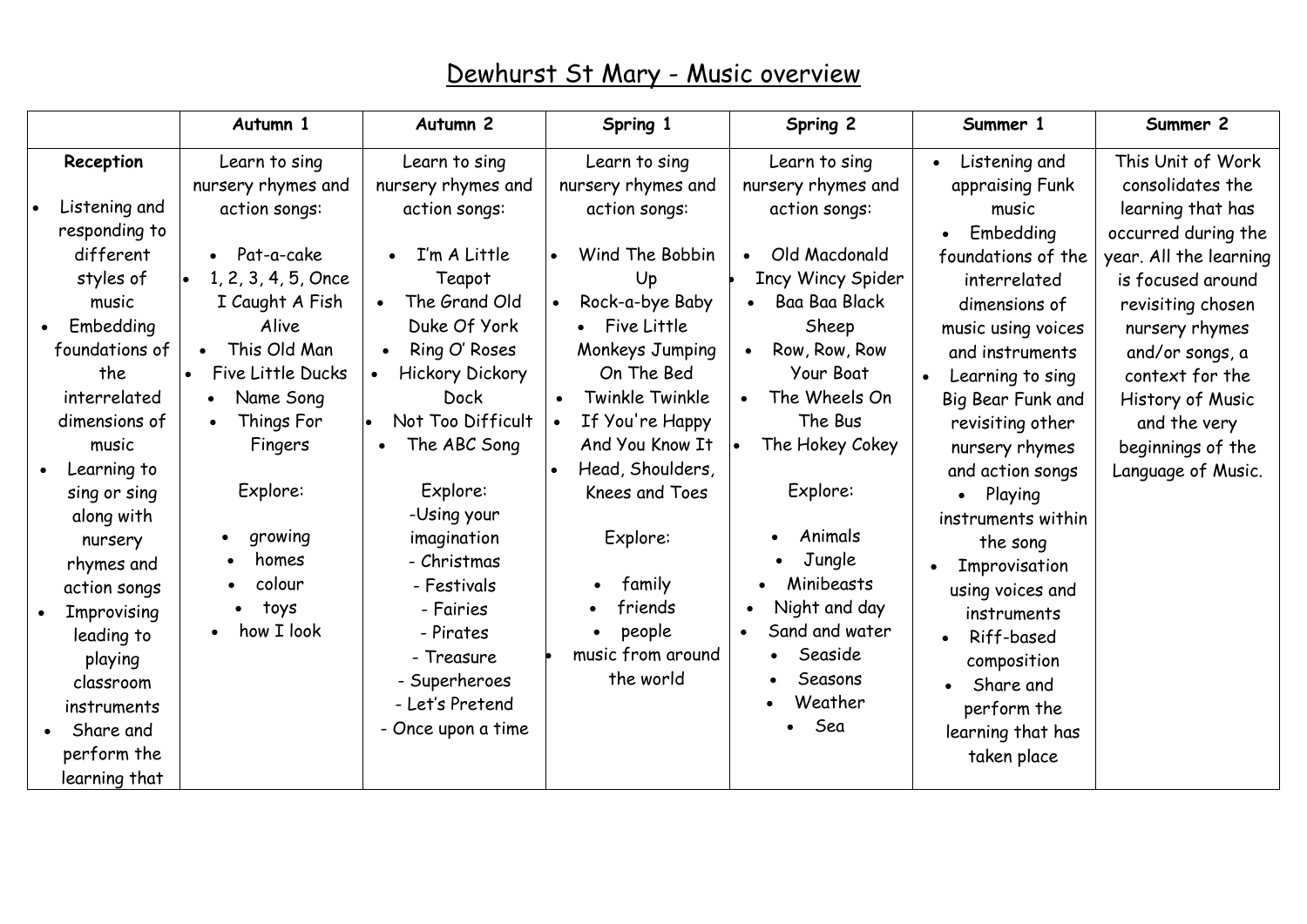| has taken<br>place                                                                                                                                                                                                                                                                                                                   |                                                                                                                                                                                                                                                                                                                                                           |                                                                                                                                                                                           |                                                                                                                                                                                                                                                                                                                                                     |                                                                                                                                                                                                                                                                                             |                           |                                                                                                                                                                                                                                                                                                                                                                                                                                  |
|--------------------------------------------------------------------------------------------------------------------------------------------------------------------------------------------------------------------------------------------------------------------------------------------------------------------------------------|-----------------------------------------------------------------------------------------------------------------------------------------------------------------------------------------------------------------------------------------------------------------------------------------------------------------------------------------------------------|-------------------------------------------------------------------------------------------------------------------------------------------------------------------------------------------|-----------------------------------------------------------------------------------------------------------------------------------------------------------------------------------------------------------------------------------------------------------------------------------------------------------------------------------------------------|---------------------------------------------------------------------------------------------------------------------------------------------------------------------------------------------------------------------------------------------------------------------------------------------|---------------------------|----------------------------------------------------------------------------------------------------------------------------------------------------------------------------------------------------------------------------------------------------------------------------------------------------------------------------------------------------------------------------------------------------------------------------------|
| Year 1<br>Throughout each<br>unit the children<br>will be:<br>-Listening and<br>Appraising a<br>variety of music;<br>- participate in<br>warm up games;<br>-Learning to play<br><b>Instruments</b><br>(glockenspiels,<br>$records$ e.c.t);<br>- Improvising<br>with a song;<br>-Learning to sing<br>songs;<br>- Performing<br>songs. | Unit: Hey You<br>Style: Old School<br>Hip Hop<br>Topic and cross<br>curricular links:<br>Option to make up<br>(compose) your own<br>rap or words to the<br>existing rap, that<br>could link to any<br>topic in school,<br>graffiti art,<br>literacy,<br>breakdancing or 80s<br>Hip Hop culture in<br>general. Historical<br>context of musical<br>styles. | Unit: Rhythm In<br>The Way We Walk<br>and The Banana Rap<br>Style: Reggae, Hip<br>Hop<br>Topic and cross<br>curricular links:<br>Action songs that<br>link to the<br>foundations of music | Unit: In The Groove<br>Style: Blues, Latin,<br>Folk, Funk, Baroque,<br>Bhangra<br>Topic and cross<br>curricular links: Six<br>different styles of<br>music used here -<br>Blues, Latin, Folk,<br>Funk, Baroque,<br>Bhangra that link to<br>history, geography,<br>countries and<br>cultures. Ourselves.<br>Historical context<br>of musical styles. | Unit: Round And<br>Round<br>Style: Latin Bossa<br>Nova, Film music, Big<br>Band Jazz, Mash-up,<br>Latin fusion<br>Topic and cross<br>curricular links:<br>Latin American style<br>of music - Countries<br>from around the<br>world. Film music.<br>Historical context<br>of musical styles. | Unit: Your<br>Imagination | Unit: Reflect,<br>Rewind and Replay<br>Style: Western<br>Classical Music and<br>your choice from<br>Year 1<br>Topic and cross<br>curricular links:<br>Think about the<br>history of music in<br>context, listen to<br>some Western<br>Classical music and<br>place the music from<br>the units you have<br>worked through, in<br>their correct time<br>and space.<br>Consolidate the<br>foundations of the<br>language of music. |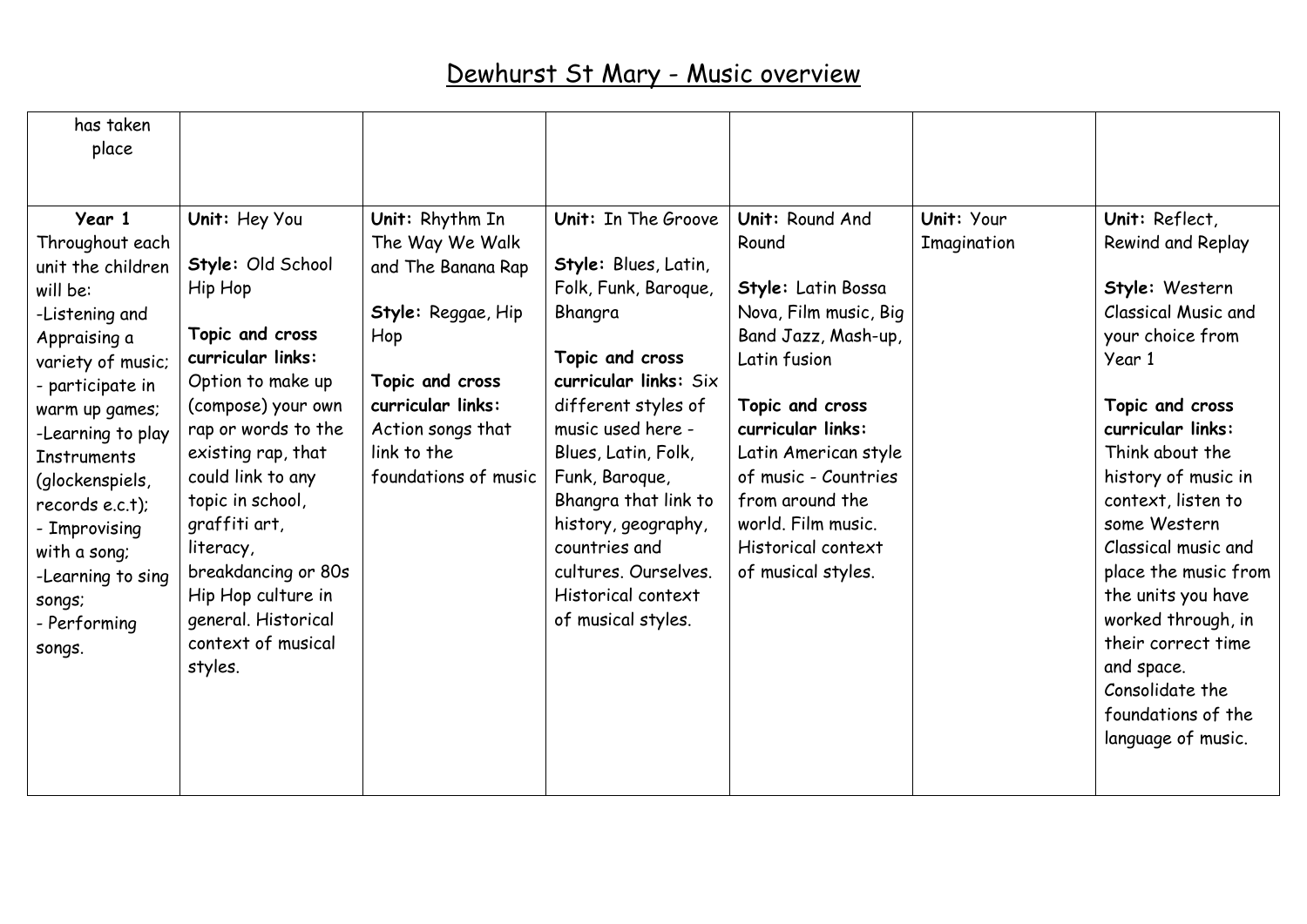| Year 2             | Unit: Hands, Feet,                           | Unit: Ho Ho Ho      | Unit: I Wanna Play                        | Unit: Zootime       | Unit: Friendship                            | Unit: Reflect,             |
|--------------------|----------------------------------------------|---------------------|-------------------------------------------|---------------------|---------------------------------------------|----------------------------|
| Throughout each    | Heart                                        |                     | In A Band                                 |                     | Song                                        | <b>Rewind and Replay</b>   |
| unit the children  |                                              | Style: Christmas,   |                                           | Style: Reggae       |                                             |                            |
| will be:           | Style: South                                 | Big Band, Motown,   | Style: Rock                               |                     |                                             | Style: Western             |
| -Listening and     | African styles                               | Elvis, Freedom      |                                           | Topic and cross     |                                             | <b>Classical Music and</b> |
| Appraising a       |                                              | Songs               | Topic and cross                           | curricular links:   |                                             | your choice from           |
| variety of music;  | Topic and cross                              |                     | curricular links:                         | Animals, poetry and |                                             | Year 2                     |
| - participate in   | curricular links:                            | Topic and cross     | Teamwork, working                         | the historical      |                                             |                            |
| warm up games;     | South African music                          | curricular links:   | together. The                             | context of musical  |                                             | Topic and cross            |
| -Learning to play  | and Freedom Songs.                           | Christmas. Literacy | Beatles. Historical                       | styles.             |                                             | curricular links:          |
| <b>Instruments</b> | Nelson Mandela as a                          | - Christmas         | context of musical                        |                     |                                             | Think about the            |
| (glockenspiels,    | famous and                                   | vocabulary.         | styles.                                   |                     |                                             | history of music in        |
| records $e.c.t$ ); | influential person in                        | Historical context  |                                           |                     |                                             | context, listen to         |
| - Improvising      | our lifetimes.                               | of musical styles.  |                                           |                     |                                             | some Western               |
| with a song;       | Historical context                           |                     |                                           |                     |                                             | Classical music and        |
| -Learning to sing  | of musical styles.                           |                     |                                           |                     |                                             | place the music from       |
| songs;             |                                              |                     |                                           |                     |                                             | the units you have         |
| - Performing       |                                              |                     |                                           |                     |                                             | worked through, in         |
| songs.             |                                              |                     |                                           |                     |                                             | their correct time         |
|                    |                                              |                     |                                           |                     |                                             | and space.                 |
|                    |                                              |                     |                                           |                     |                                             | Consolidate the            |
|                    |                                              |                     |                                           |                     |                                             | foundations of the         |
|                    |                                              |                     |                                           |                     |                                             | language of music.         |
| Year 3             | -Children will learn how to sit and hold the |                     | The children begin the term by recapping  |                     | The children begin the term by recapping    |                            |
| The children will  | recorder correctly with the left hand at     |                     | the previous term's learning.             |                     | the previous term's learning.               |                            |
| be working with    | the top and the right hand correctly         |                     | -Introduce the note $(G)$                 |                     | -Children should be confidently playing the |                            |
| music teacher,     | placed.                                      |                     | -Play a variety of pieces using the three |                     | notes B, A and G in a variety of rhythms.   |                            |
| Ms Robinson, to    | -To understand the mechanics of the          |                     | learnt notes, including: Hot cross buns,  |                     | They should understand crotchets and        |                            |
| learn the          | recorder (and wind instruments in general)   |                     | Mary had a little lamb and Frere Jacques. |                     | minims and had an introduction to semi-     |                            |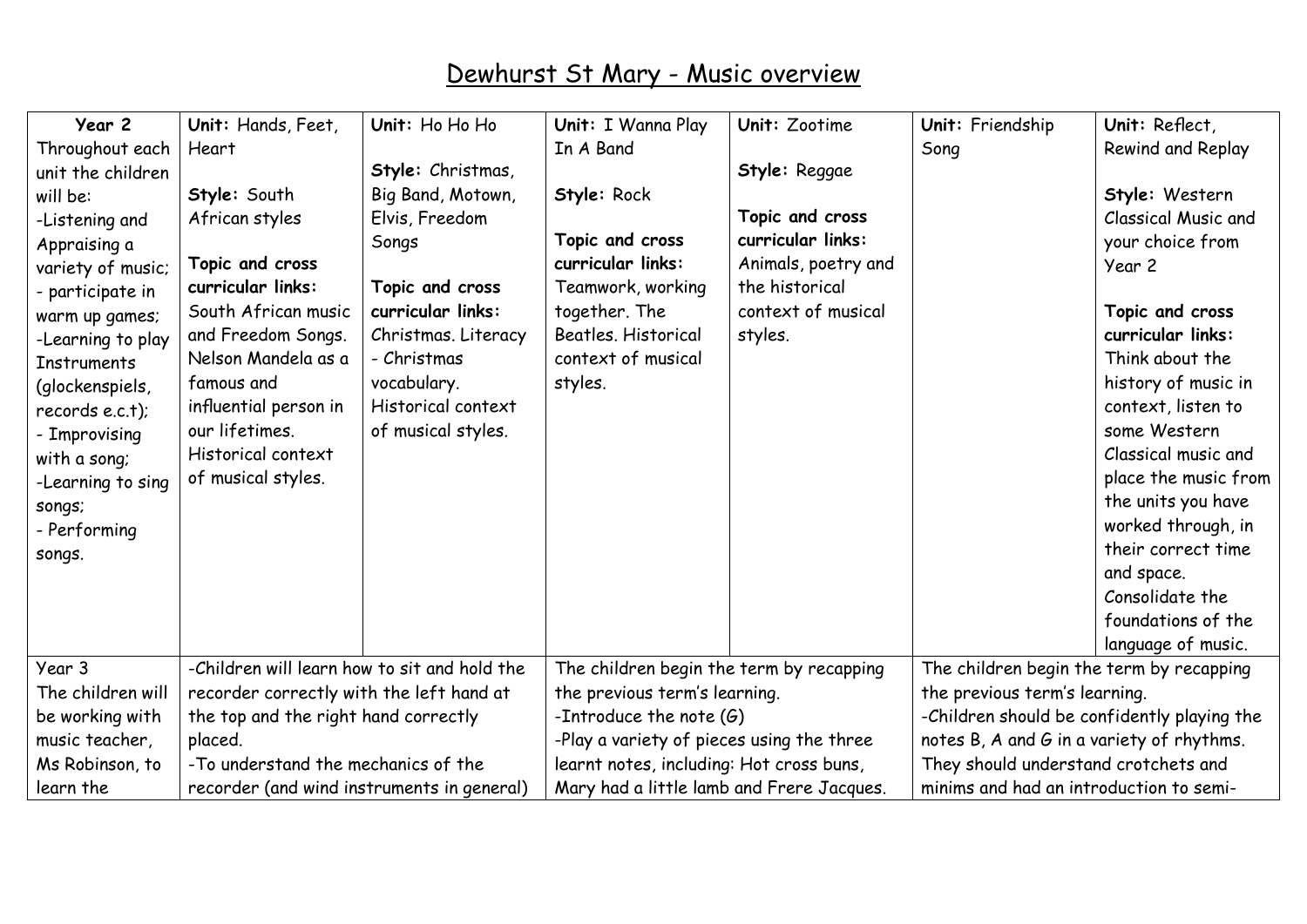| recorders.         | -Listen to recorder music from across the       | -Begin using the I Can Read Music book.       | breves, crotches and rests, using a variety   |
|--------------------|-------------------------------------------------|-----------------------------------------------|-----------------------------------------------|
|                    | ages.                                           | -Each child in term will have the             | of different repertoire.                      |
|                    | -Learn how to tongue and blow on their          | opportunity to clap, sing and play these      | -More 'copy back' to be used to improve       |
|                    | instrument.                                     | rhythms.                                      | their musical ear.                            |
|                    | -Learn how to play the first note (B) using a   | -An introduction to new signing games for a   | -As the term progresses, children will be     |
|                    | variety of rhythms; including crotches and      | variety of pitch, within a three note range.  | introduced to the remaining two notes ( $C$ & |
|                    | minims.                                         | -Preparation for an end of term concert       | D) which are in higher pitch.                 |
|                    | -First pieces to be introduced will be from     | using and demonstrating all of the above.     | -Introduce more complicated notation, such    |
|                    | Recorder World Book.                            |                                               | as, quavers, within different time            |
|                    | -Continue the process through the term          |                                               | signatures.                                   |
|                    | moving to the second note (A).                  |                                               | -To prepare for a concert using all of the    |
|                    | -Throughout the term, use the whiteboard        |                                               | above.                                        |
|                    | for notation.                                   |                                               |                                               |
|                    | -Towards the end of the term, prepare for       |                                               |                                               |
|                    | their first concert.                            |                                               |                                               |
| Year 4             | -Children will be introduced to the violin      | The children begin the term by recapping      | The children begin the term by recapping      |
| The children will  | and the string family of instruments.           | the previous term's learning.                 | the previous term's learning.                 |
| be working with    | -Children will be introduced to all parts of    | -The children will learn how to hold the      | -The children are introduced into hoe to      |
| music teacher,     | the instrument and how to store it safety.      | bow. This is done through various games;      | reach the first finger position, using the    |
| Ms Robinson, to    | -An introduction on how to hold the violin      | Monkey Puzzle, Bows on shoulders and Flop,    | Stop 'n' drop method.                         |
| learn the violins. | using the 'Pick Your Violin Up' song.           | Flop, Flop.                                   | -Then the use of the method of                |
|                    | -Learn the names of the four strings $(G, D)$ , | -Then first use of bows on open strings,      | 'trampolining' on the strings, without a bow. |
|                    | A & E) using the 'Greedy Donkeys Always         | using various notations, including crotchets, | -First finger notes with the bow in           |
|                    | Eating' rhyme.                                  | minims, semi-breves and rests.                | combination with open strings to play         |
|                    | -The children will then use the pizzicato       | -To use a variety of different repertoire     | 'sirens'.                                     |
|                    | technique, using Greedy Donkeys Always          | for open strings pieces.                      | -Understanding that the first finger is       |
|                    | Eating, and then with various repertoire        | -To teach good bow position on the string     | higher in pitch than the open string.         |
|                    | from the Fiddle Time Joggers book by            | and continue with correct posture for both    | -To have an understanding of the bow and      |
|                    | Kathy and David Blackwell and the               | violin and bow.                               | finger needing to be on the same string in    |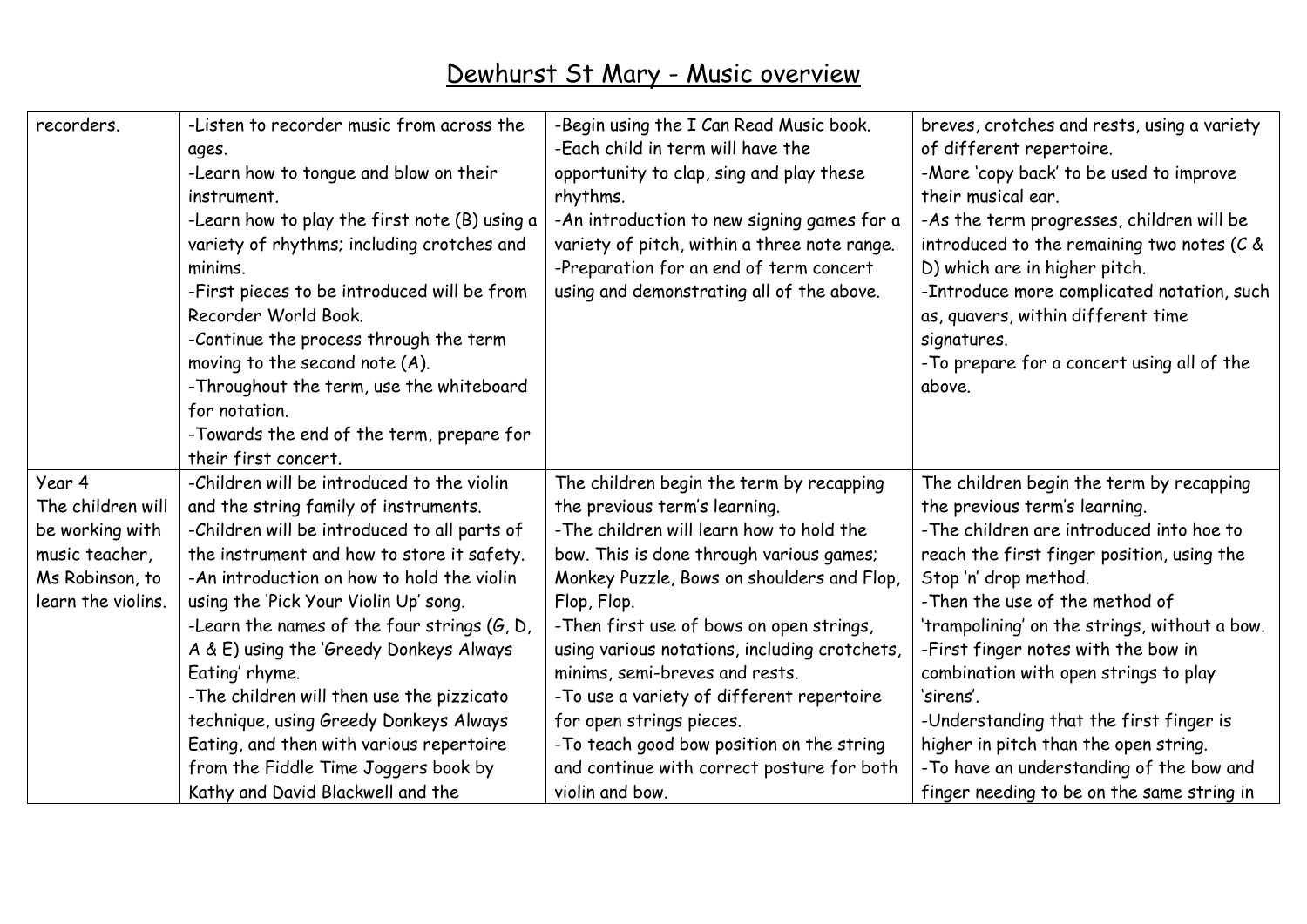|                                      | Abracadabra Beginner book.<br>-To make sure that children understand the<br>range in pitch on the instrument - $G$ being<br>the lowest note and E being the highest.<br>-To prepare for an end of term concert<br>using pizzicato pieces within a rhythm<br>range of crotchets and minims. |                        | -Concentrate on quality sound at all times.<br>-To prepare for a concert using all of the<br>above. |                        | order to produce different sounds.<br>-To introduce new repertoire, including<br>'Engine Engine' and 'Chinese New Year'.<br>-To prepare for a concert using all of the<br>above. |                                       |
|--------------------------------------|--------------------------------------------------------------------------------------------------------------------------------------------------------------------------------------------------------------------------------------------------------------------------------------------|------------------------|-----------------------------------------------------------------------------------------------------|------------------------|----------------------------------------------------------------------------------------------------------------------------------------------------------------------------------|---------------------------------------|
| Year 5                               | Unit: Livin' On A                                                                                                                                                                                                                                                                          | Unit: Classroom        | Unit: Make You Feel                                                                                 | Unit: Fresh Prince     | Unit: Dancin' In                                                                                                                                                                 | Unit: Reflect,                        |
| Throughout each<br>unit the children | Prayer                                                                                                                                                                                                                                                                                     | Jazz 1                 | My Love                                                                                             | Of Bel Air             | The Street                                                                                                                                                                       | Rewind and Replay                     |
| will be:<br>-Listening and           | Style: Rock                                                                                                                                                                                                                                                                                | Style: Jazz            | Style: Pop Ballads                                                                                  | Style: Hip Hop         | Style: Motown                                                                                                                                                                    | Style: Western<br>Classical Music and |
| Appraising a                         | Topic and cross                                                                                                                                                                                                                                                                            | Topic and cross        | Topic and cross                                                                                     | Topic and cross        | Topic and cross                                                                                                                                                                  | your choice from                      |
| variety of music;                    | curricular links:                                                                                                                                                                                                                                                                          | curricular links:      | curricular links:                                                                                   | curricular links:      | curricular links:                                                                                                                                                                | Year 5                                |
| - participate in                     | How rock music                                                                                                                                                                                                                                                                             | History of music -     | Historical context                                                                                  | Option to make up      | The history of                                                                                                                                                                   |                                       |
| warm up games;                       | developed from the                                                                                                                                                                                                                                                                         | Jazz in its historical | for ballads.                                                                                        | (compose) own rap      | Motown and its                                                                                                                                                                   | Topic and cross                       |
| -Learning to play                    | Beatles onwards.                                                                                                                                                                                                                                                                           | context.               |                                                                                                     | or words to the        | importance in the                                                                                                                                                                | curricular links:                     |
| <b>Instruments</b>                   | Analysing                                                                                                                                                                                                                                                                                  |                        |                                                                                                     | existing rap, that     | development of                                                                                                                                                                   | Think about the                       |
| (glockenspiels,                      | performance.                                                                                                                                                                                                                                                                               |                        |                                                                                                     | could link to any      | Popular music. Civil                                                                                                                                                             | history of music in                   |
| records e.c.t);                      |                                                                                                                                                                                                                                                                                            |                        |                                                                                                     | topic in school,       | Rights.                                                                                                                                                                          | context, listen to                    |
| - Improvising                        |                                                                                                                                                                                                                                                                                            |                        |                                                                                                     | graffiti art,          |                                                                                                                                                                                  | some Western                          |
| with a song;                         |                                                                                                                                                                                                                                                                                            |                        |                                                                                                     | literacy,              |                                                                                                                                                                                  | Classical music.                      |
| -Learning to sing                    |                                                                                                                                                                                                                                                                                            |                        |                                                                                                     | breakdancing and       |                                                                                                                                                                                  | Consolidate the                       |
| songs;                               |                                                                                                                                                                                                                                                                                            |                        |                                                                                                     | 80s Hip hop culture    |                                                                                                                                                                                  | foundations of the                    |
| - Performing                         |                                                                                                                                                                                                                                                                                            |                        |                                                                                                     | in general. Historical |                                                                                                                                                                                  | language of music.                    |
| songs.                               |                                                                                                                                                                                                                                                                                            |                        |                                                                                                     | context of musical     |                                                                                                                                                                                  |                                       |
|                                      |                                                                                                                                                                                                                                                                                            |                        |                                                                                                     | styles.                |                                                                                                                                                                                  |                                       |
|                                      |                                                                                                                                                                                                                                                                                            |                        |                                                                                                     |                        |                                                                                                                                                                                  |                                       |